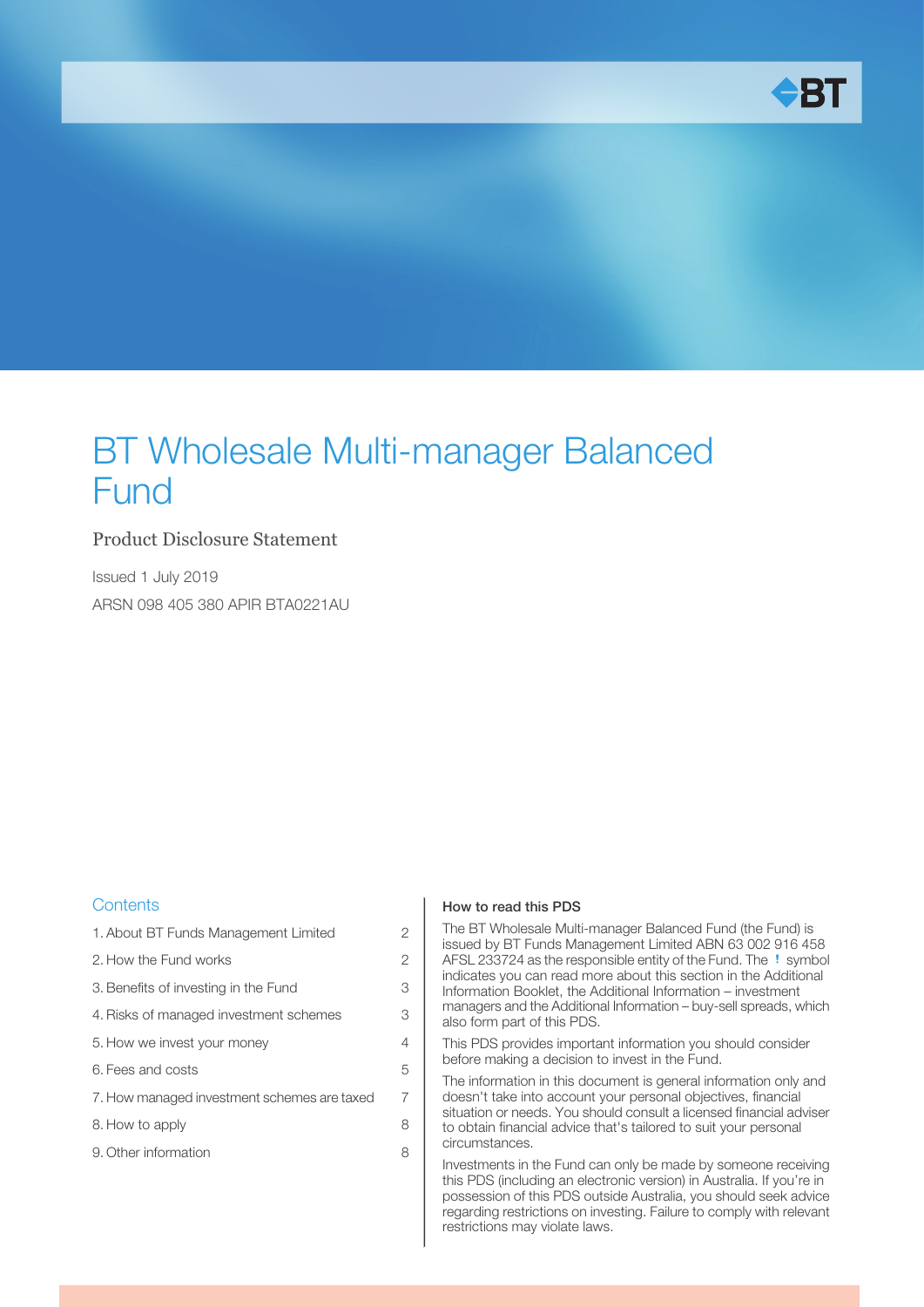## <span id="page-1-0"></span>1. About BT Funds Management Limited

BT Funds Management Limited (BTFM, we, us, our) is the responsible entity of the Fund, which is a registered managed investment scheme. We offer investors a wide choice of investments as well as ongoing monitoring and analysis. We're also responsible for the day-to-day administration and operation of the Fund, and for ensuring it complies with the constitution and legislation. This responsibility includes establishing, implementing and monitoring the Fund's investment objective and strategy. We're the issuer of units in the Fund offered in this PDS and have prepared and issued this PDS.

We're a subsidiary of Westpac Banking Corporation ABN 33 007 457 141 AFSL 233714 (Westpac). An investment in the Fund is not an investment in, deposit with, or other liability of Westpac or any other company in the Westpac Group. An investment in the Fund is subject to investment risk, including possible delays in the payment of withdrawals and loss of income and principal invested. No member of the Westpac Group (including BTFM) stands behind or otherwise guarantees the capital value or investment performance of the Fund.

#### Investment management of the Fund

We provide investment opportunities across a range of asset classes, including shares, property, fixed interest and cash.

Our investment team provides in-depth monitoring and analysis of the Fund and its investment managers.

The Fund is built around long-term strategic asset allocations (SAAs) which are reviewed annually and as otherwise required to adapt to significant changes in market conditions.

The team determines the asset allocation, and selects and blends investment managers with the potential to consistently deliver outperformance across the business cycle within an actively managed risk management framework. These investment managers are monitored regularly and as part of this review process an investment manager can be added or removed at any time and without prior notice. Details of any change will be available on bt.com.au/pdsupdates.

The investment managers have consented to statements about them in this PDS, in the form and context in which they appear and have not withdrawn their consent before the date of this PDS.

You should read the important information about investment managers in the 'Additional Information – investment managers' document before making a decision.

– Go to 'Additional Information – investment managers' at bt.com.au/wspds.

The material relating to investment managers may change between the time when you read the PDS and the day when you acquire the product.

# <span id="page-1-1"></span>2. How the Fund works

When you invest your money in the Fund, your money is pooled together with other investors' money. We use this pool to buy investments, and those investments are managed on behalf of all investors in the Fund. By investing this way you acquire an interest in the Fund and access skilled investment management as well as investments you may otherwise not be able to access. However, we have day-to-day control over the operation of the Fund.

So that you know what your interest in the Fund is worth, we divide the net asset value of the assets in the Fund into 'units', and issue these units to investors. We'll calculate a price for each unit and keep a record of the number of units you've acquired.

If you invest in the Fund you'll be invested in wholesale units.

You can increase your units by reinvesting distributions or making an additional investment, or decrease your units by making a withdrawal.

Application money is paid into an interest bearing account upon receipt. Any interest earned on this account will be retained by us and may be paid into the Fund.

#### Unit prices

Generally, unit prices are calculated each Business Day for the preceding Business Day. A Business Day means a day (other than a Saturday, Sunday or public holiday) on which banks are open for business in Sydney. The unit price will change as the market value of assets in the Fund rises or falls. Assets and liabilities of the Fund for the purposes described in this PDS are valued in accordance with the Fund's constitution.

Entry prices are generally higher than exit prices due to the costs of buying and selling the underlying assets of the Fund. The difference is called the 'buy-sell spread'. There is no buy-sell spread on distributions that are reinvested.

#### Minimum initial investment

The minimum initial investment in the Fund is \$500,000.

#### Additional investments

You can add to your investment in several ways.

- Use your financial institution's BPAY **®** facility. You can find Fund's Biller Code and Reference Number on bt.com.au.
- Use direct debit at BT Online. Please refer to the direct debit and regular savings plan request form available on the forms page at bt.com.au or by calling Customer Relations on 1800 819 935 for the terms and conditions.
- Establish a regular savings plan.
- Send a cheque made payable to 'BT Funds Management Limited – a/c [Investor name(s)]' with a completed additional investment request form available on the forms page at bt.com.au or by calling Customer Relations on 1800 819 935.

#### How to withdraw

You can withdraw some or all of your units through BT Online via bt.com.au if you have previously provided us with bank details.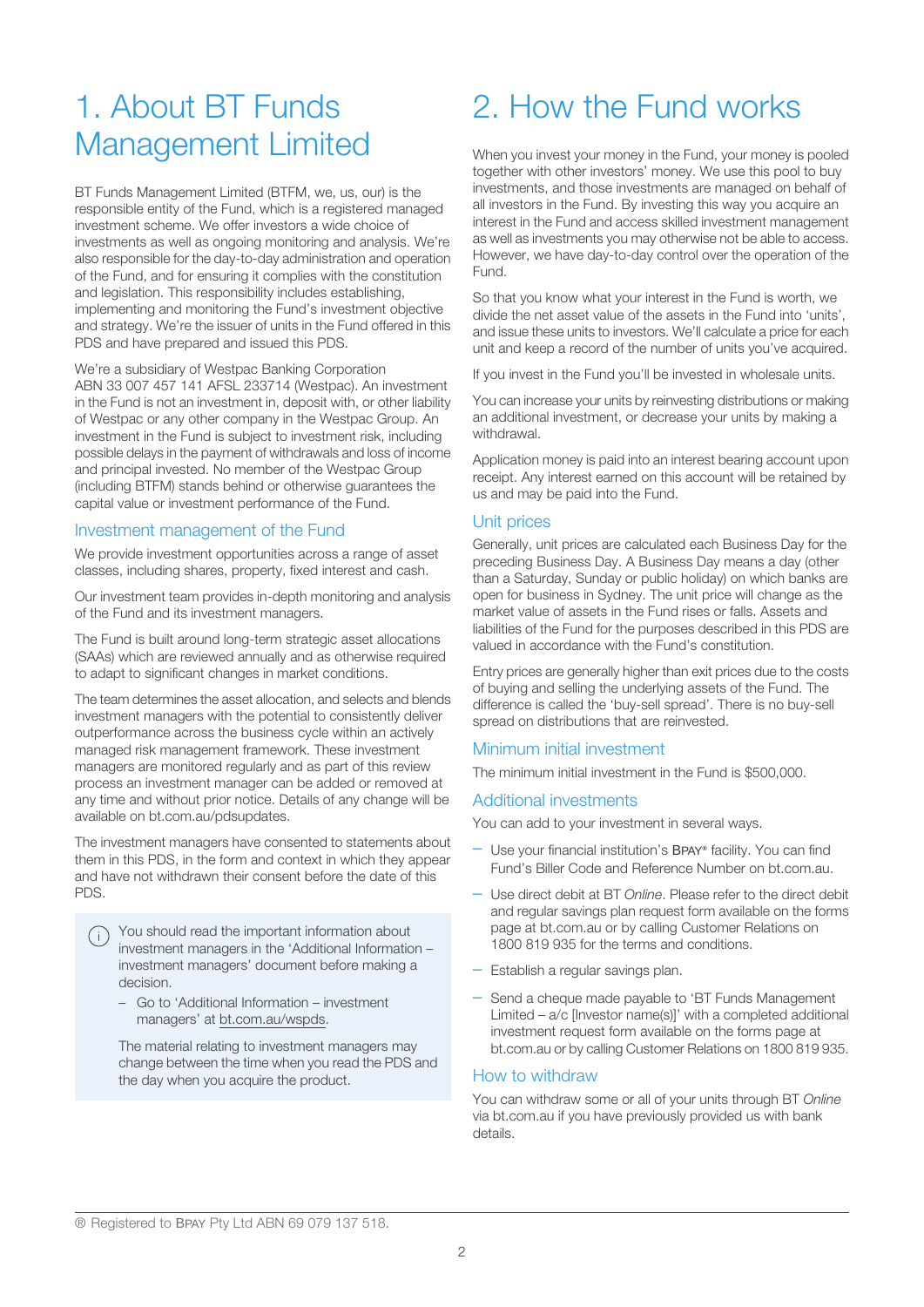You can mail or fax us a completed withdrawal request form or provide a written notice of withdrawal (only if you've previously supplied written notice of bank account details).

We will generally pay withdrawals to your nominated bank account within five Business Days, or within 14 Business Days if you choose to receive a cheque. A bank account means an account with an Australian Authorised Approved Deposit Taking Institution (which includes a building society and credit union).

In certain circumstances, such as a freeze on withdrawals or where the Fund is illiquid (as defined in the Corporations Act), you may have to wait a longer period of time before you can redeem your investment.

#### How we process transactions

Generally, if we receive a correctly completed application and monies or a correctly completed withdrawal request before 4pm (Sydney time) on a Business Day, it will be processed with the unit price calculated for that day. Where we receive correctly completed documentation and monies (where applicable) after 4pm (Sydney time) on a Business Day, it will be processed using the unit price determined for the following Business Day.

#### **Distributions**

The Fund generally pays distributions quarterly and under special circumstances may pay special distributions.

Distributions are generally calculated based on the Fund's net income at the end of the distribution period divided by the number of units on issue. Net realised capital gains are generally distributed in the final distribution of the financial year.

Distribution payments are generally made within 10 Business Days after the end of the distribution period, with the exception of financial year end, which may take longer.

#### Indirect investors

We authorise the use of this PDS as disclosure to people who wish to access the Fund indirectly through an Investor Directed Portfolio Service (IDPS), IDPS-like scheme or a nominee or custody service, a managed account or any other service or platform approved by us (collectively referred to as an 'investment service') or through a superannuation fund.

An investment in the Fund offered under this PDS through an investment service or superannuation fund does not entitle you to a direct interest in the Fund. This means the rights that apply to someone who invests directly in the Fund are not available to you, but rather to the operator or custodian of the investment service or the trustee or custodian of the superannuation fund (each referred to as the 'Operator').

The Operator will be recorded in the register as the investor and will be the person who exercises the rights and receives the benefits of an investor.

Where you are accessing this Fund via an investment service or superannuation fund, the terms 'you' and 'your' used in this PDS refer to you as an investor through such products.

You should read the important information about 'How the Funds work' in Section 2 of the Additional Information Booklet before making a decision.

– Go to Section 2 of the Additional Information Booklet at bt.com.au/wspds.

The material relating to 'How the Funds work' may change between the time when you read the PDS and the day when you acquire the product.

### <span id="page-2-0"></span>3. Benefits of investing in the Fund

#### Key features

The Fund is an actively managed multi-manager diversified portfolio of investments. You can find the latest information about the investment managers on bt.com.au/wspds.

#### Key benefits

The key benefits of the Fund are as follows.

- Potential for long-term capital growth and enhanced performance through active management.
- A team of experienced and dedicated professionals actively looking after your investment.
- Effective risk management through diversification, investment management selection and ongoing monitoring.
- Cost-effective access to some of the world's best specialist investment managers.
- Access to information about your investment 24/7 on our secure client website at BT Online enabling you to keep track of your investments.
	- You should read the important information about  $(i)$ 'Benefits of investing in the Funds' in Section 3 of the Additional Information Booklet before making a decision.
		- Go to Section 3 of the Additional Information Booklet at bt.com.au/wspds.

The material relating to 'Benefits of investing in the Funds' may change between the time when you read the PDS and the day when you acquire the product.

### <span id="page-2-1"></span>4. Risks of managed investment schemes

All investments carry risk.

The likely investment return and the risk of losing money is different for each managed investment scheme, as different strategies carry different levels of risk based on the underlying mix of assets. Generally, the higher the level of risk you're prepared to accept, the higher the potential returns or losses. Assets with the highest long-term returns may also carry the highest level of short-term risk. Growth assets, such as shares and property, are generally considered the most volatile assets, ie they're likely to experience greater fluctuations in value than defensive assets, such as fixed interest and cash.

The significant risks for the Fund are as follows.

#### Asset class risk

This is the risk associated with a particular asset class. For example, equities are generally more volatile than fixed interest investments, while investing in international equities adds additional risks because of currency movements, differing tax structures and social, economic and political factors affecting a country or region.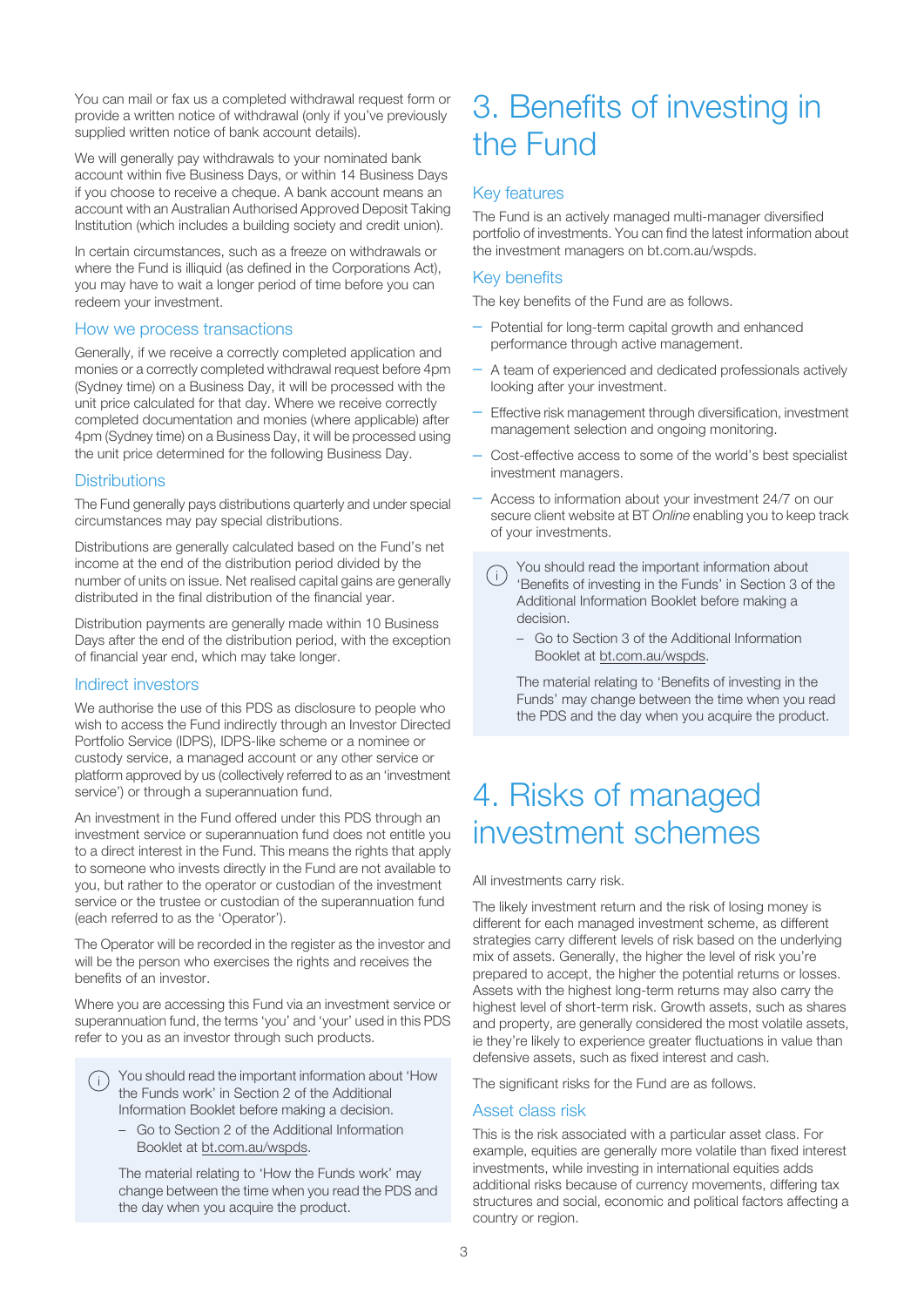#### Market risk

These are factors that can influence the direction and volatility of an overall market as opposed to security specific risks. These factors can be specific to one country or affect a number of countries. Macroeconomic, technological, geopolitical or regulatory conditions and even market sentiment changes can mean the value of investment markets change. These factors include shocks to an economy, such as a spike in the price of oil, terrorist threats, political elections, environmental catastrophes, or changes to monetary or fiscal policy.

#### Security specific risk

This is the risk associated with an individual security. The price of securities in a company may be affected by unexpected changes in that company's operations or business environment such as changes in management or the loss of a significant customer.

#### Liquidity risk

This is the risk that a security or asset may not be converted to cash in a timely manner.

#### Interest rate or duration risk

This is the risk associated with adverse changes in security prices as a result of interest rate movements. For example, this could be due to a change in the absolute level of interest rates, the spread between two interest rates, the shape of the yield curve, or in any other interest rate relationship. Duration refers to the sensitivity of security prices to a change in interest rates.

#### International investments risk

International investments may be affected by movements in foreign currency exchange rates, interest rates, political and economic uncertainties, lower regulatory supervision and more volatile, less liquid markets compared with Australian investments.

#### <span id="page-3-0"></span>Currency risk

The Fund may invest across multiple countries which includes the risk that foreign currency fluctuations may negatively impact

### 5. How we invest your money

on the value of investments to the extent that it is left unhedged. Hedging investments back into Australian dollars may help to manage this risk.

Risk can be managed but it can't be completely eliminated. It's important to understand the following.

- The value of your investment will go up and down.
- Past performance isn't an indicator of future performance.
- The level of returns will vary and future returns may differ from past returns.
- Returns are not guaranteed and there's always the chance you may lose money on any investment you make in the Fund.
- Laws affecting your investment in a managed investment scheme may change over time.

The level of risk appropriate for you will depend on a range of factors including your age, investment timeframe, where other parts of your wealth are invested and how comfortable you are with fluctuations in the value of your investment over your investment timeframe.

You should read the important information about 'Risks of managed investment schemes' in Section 4 of the Additional Information Booklet before making a decision.

– Go to Section 4 of the Additional Information Booklet at bt.com.au/wspds.

The material relating to 'Risks of managed investment schemes' may change between the time when you read the PDS and the day when you acquire the product.

WARNING: You should consider the Fund's likely investment return, the Fund's investment objective, the Fund's risk level, your individual circumstances and your investment timeframe, before choosing to invest in the Fund.

| <b>BT Wholesale Multi-manager Balanced Fund</b> |                                                                                                                                                                                                                    |             |  |
|-------------------------------------------------|--------------------------------------------------------------------------------------------------------------------------------------------------------------------------------------------------------------------|-------------|--|
| Investment objective                            | To provide moderate to high total returns (before fees and taxes) over the medium term from a<br>combination of capital growth and income through a diversified mix of growth and defensive<br>assets.             |             |  |
| Suitability                                     | The Fund is intended to be suitable for investors seeking exposure to a diversified range of<br>investments with both income producing and growth characteristics who have a medium to high<br>tolerance for risk. |             |  |
| Minimum suggested timeframe                     | 5 years                                                                                                                                                                                                            |             |  |
| Strategic asset allocation<br>(SAA) ranges      | Asset class                                                                                                                                                                                                        | SAA Range % |  |
|                                                 | Equity - Australian Listed                                                                                                                                                                                         | $6 - 46$    |  |
|                                                 | Equity - International Listed                                                                                                                                                                                      | $12 - 52$   |  |
|                                                 | Property – Australian Listed                                                                                                                                                                                       |             |  |
|                                                 | Property – International Listed                                                                                                                                                                                    | $0 - 22$    |  |
|                                                 | Property – International Unlisted                                                                                                                                                                                  |             |  |
|                                                 | Infrastructure – International Unlisted                                                                                                                                                                            | $0 - 18$    |  |
|                                                 | Commodities – International Listed                                                                                                                                                                                 | $0 - 7$     |  |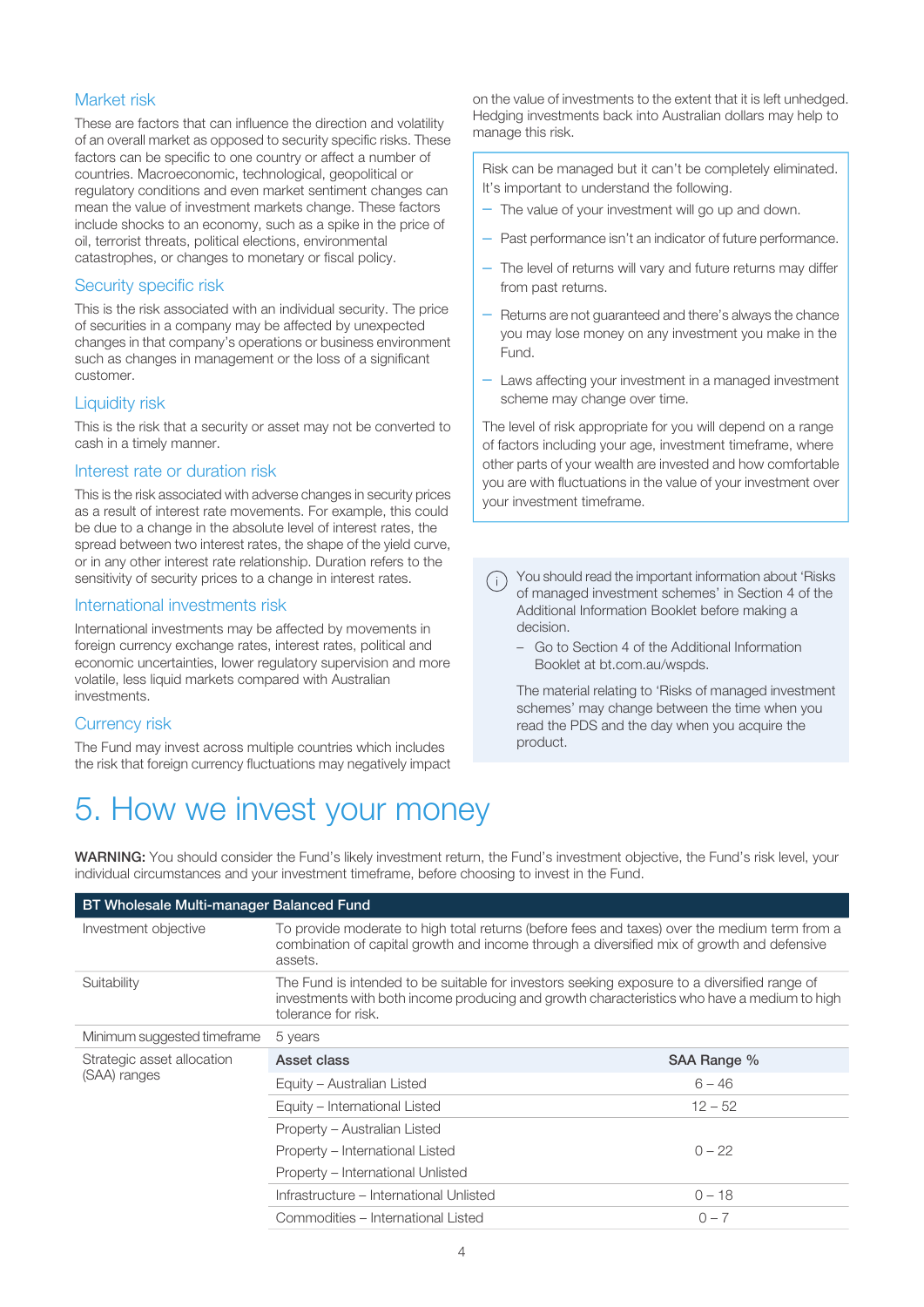| BT Wholesale Multi-manager Balanced Fund   |                                                                                                                                                                                                                                                                                                                                                                                                                                                                                                                                                                                      |           |  |
|--------------------------------------------|--------------------------------------------------------------------------------------------------------------------------------------------------------------------------------------------------------------------------------------------------------------------------------------------------------------------------------------------------------------------------------------------------------------------------------------------------------------------------------------------------------------------------------------------------------------------------------------|-----------|--|
|                                            | Other - Growth Alternatives                                                                                                                                                                                                                                                                                                                                                                                                                                                                                                                                                          | $0 - 22$  |  |
|                                            | Other - Defensive Alternatives                                                                                                                                                                                                                                                                                                                                                                                                                                                                                                                                                       |           |  |
|                                            | Fixed Income - Australian                                                                                                                                                                                                                                                                                                                                                                                                                                                                                                                                                            | $0 - 26$  |  |
|                                            | Fixed Income - International                                                                                                                                                                                                                                                                                                                                                                                                                                                                                                                                                         | $0 - 32$  |  |
|                                            | Cash                                                                                                                                                                                                                                                                                                                                                                                                                                                                                                                                                                                 | $0 - 25$  |  |
|                                            | <b>Total Growth Assets</b>                                                                                                                                                                                                                                                                                                                                                                                                                                                                                                                                                           | $55 - 80$ |  |
|                                            | <b>Total Defensive Assets</b>                                                                                                                                                                                                                                                                                                                                                                                                                                                                                                                                                        | $20 - 45$ |  |
|                                            | For up-to-date information on the strategic asset allocation for each asset class, please visit<br>bt.com.au/wspds.                                                                                                                                                                                                                                                                                                                                                                                                                                                                  |           |  |
| Investment strategy                        | The Fund invests in a diverse mix of assets with both income-producing assets of cash and<br>fixed interest (around 30%) and growth assets of shares and property (around 70%). The Fund's<br>exposure to these asset classes will be obtained primarily by investing directly into our sector<br>specific funds. The Fund may also hold assets directly including derivatives, currency and other<br>unit trusts.                                                                                                                                                                   |           |  |
| Risk level                                 | 5 - Medium to high                                                                                                                                                                                                                                                                                                                                                                                                                                                                                                                                                                   |           |  |
|                                            | Medium to high risk of short-term loss. Likely to produce medium to high returns over the<br>minimum suggested timeframe.                                                                                                                                                                                                                                                                                                                                                                                                                                                            |           |  |
| Changes to Fund details and<br>investments | We have the right to make changes to the Fund at any time, and in some cases without prior<br>notice. This could include closing or terminating the Fund, or amending its investment parameters,<br>including the investment objective and strategy, investment manager(s), buy-sell spread or asset<br>class allocation ranges and currency strategy (if applicable). We will inform you about any material<br>change to the Fund's details in your next regular communication or as otherwise required by<br>law. Details of any change will be available on bt.com.au/pdsupdates. |           |  |

(i) You should read the important information about 'How we invest your money' in Section 5 of the Additional Information Booklet before making a decision.

– Go to Section 5 of the Additional Information Booklet at bt.com.au/wspds.

<span id="page-4-0"></span>The material relating to 'How we invest your money' may change between the time when you read the PDS and the day when you acquire the product.

## 6. Fees and costs

#### DID YOU KNOW?

Small differences in both investment performance and fees and costs can have a substantial impact on your long term returns.

For example, total annual fees and costs of 2% of your account balance rather than 1% could reduce your final return by up to 20% over a 30 year period (for example, reduce it from \$100,000 to \$80,000).

You should consider whether features such as superior investment performance or the provision of better member services justify higher fees and costs.

You may be able to negotiate to pay lower contribution fees and management costs where applicable. Ask the Fund or your financial adviser.

#### TO FIND OUT MORE

If you would like to find out more, or see the impact of the fees based on your own circumstances, the **Australian Securities** and Investments Commission (ASIC) website (www.moneysmart.gov.au) has a managed funds fee calculator to help you check out different fee options.

This document shows fees and other costs that you may be charged. These fees and costs may be deducted from your money, from the returns on your investment or from the assets of the Fund as a whole.

Unless otherwise stated, all fees are inclusive of GST and take into account reduced input tax credits (RITC), if applicable, in respect of the GST component of the fee.

Taxes are set out in another part of this document and Section 7 of the Additional Information Booklet.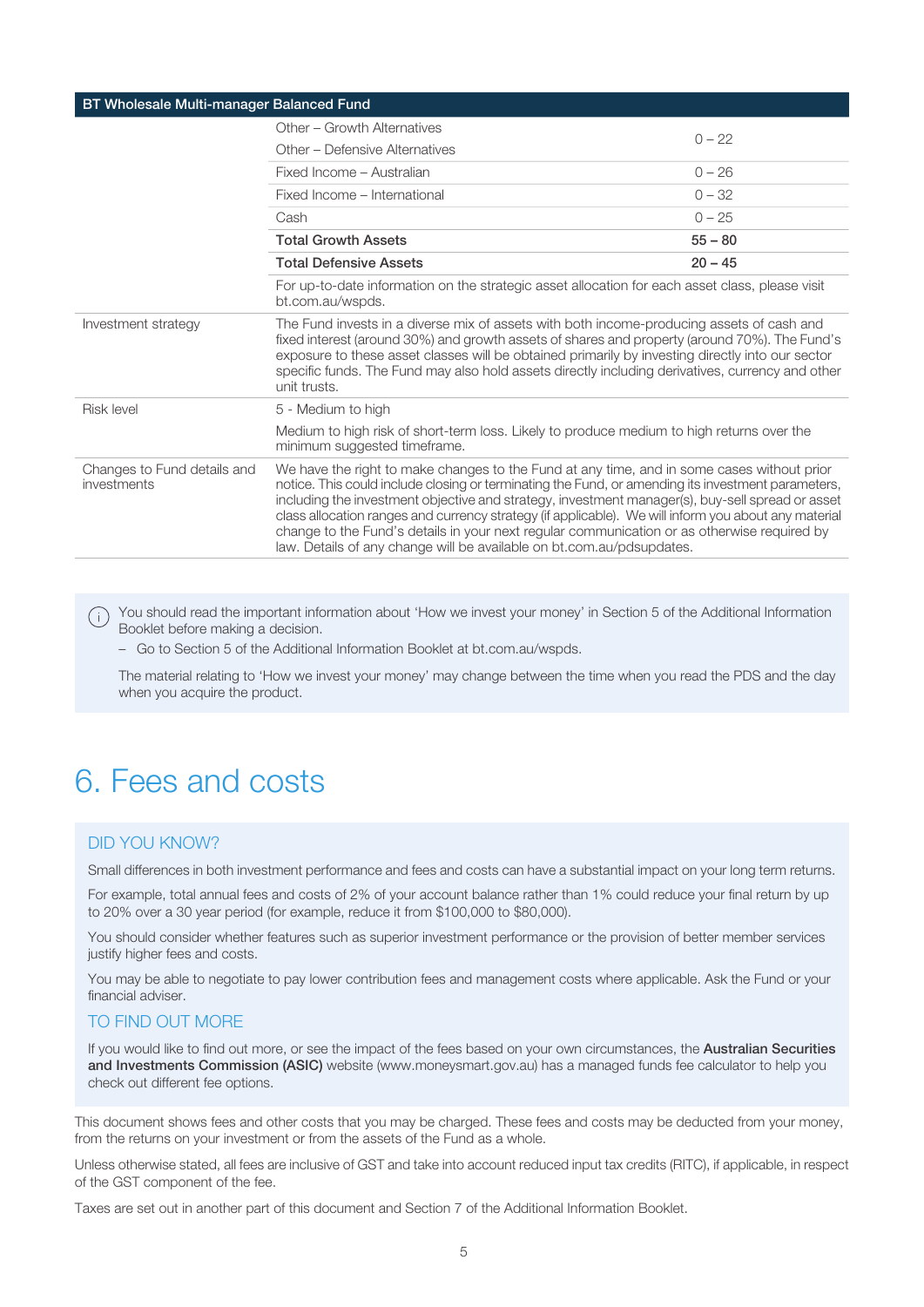WARNING: Additional fees may also be payable to a financial adviser, if you consult a financial adviser, and you should refer to the Statement of Advice for details.

You should read all the information about fees and costs because it is important to understand their impact on your investment. You can also use this information to compare the costs between different simple managed investment products.

| Type of fee or $cost1,2$                         | Amount                                                                                                          |  |
|--------------------------------------------------|-----------------------------------------------------------------------------------------------------------------|--|
| Fees when your money moves in or out of the Fund |                                                                                                                 |  |
| Establishment fee                                | Not applicable                                                                                                  |  |
| Contribution fee                                 | Not applicable                                                                                                  |  |
| Withdrawal fee                                   | Not applicable                                                                                                  |  |
| Exit fee                                         | Not applicable                                                                                                  |  |
| <b>Management costs</b>                          |                                                                                                                 |  |
| The fees and costs for managing your             | 0.79% of the value of your assets in the Fund per year. This is comprised of:                                   |  |
| investment <sup>3,4</sup>                        | <b>Management fee of 0.78%</b>                                                                                  |  |
|                                                  | <b>Indirect costs</b> of 0.01% comprising performance-related fees of 0.01% plus<br>0.00% other indirect costs. |  |

1 Fees in this PDS can be individually negotiated if you're a wholesale client under the Corporations Act.<br>2 Adviser fees may also apply. For more information, refer to Section 6 of the Additional Information Boo

2 Adviser fees may also apply. For more information, refer to Section 6 of the Additional Information Booklet.

The management fee is directly paid from the assets of the Fund and is reflected in the unit price of your investment.

4 The amount of indirect costs is an estimate for the financial year ending 30 June 2019. Refer to the 'Additional explanation of fees and costs' section below and Section 6 of the Additional Information Booklet for more information about indirect costs and performance-related fees.

To see how fees and costs may affect your investment, use the calculator on the ASIC website at www.moneysmart.gov.au/tools-and-resources/calculators-and-apps/managed-funds-fee-calculator.

#### Example of annual fees and costs for the Fund

This table gives an example of how the fees and costs of the Fund can affect your investment over a one year period. You can use this table to compare this product with other managed investment products.

| Example – Balance of \$550,000 <sup>1</sup> with a contribution of \$5,000 <sup>1</sup> during the year |       |                                                                                                                                                           |  |
|---------------------------------------------------------------------------------------------------------|-------|-----------------------------------------------------------------------------------------------------------------------------------------------------------|--|
| Contribution fee                                                                                        | \$0   | For every additional \$5,000 you put in, you will be charged \$0.                                                                                         |  |
| <b>PLUS</b>                                                                                             |       |                                                                                                                                                           |  |
| Management costs <sup>2</sup>                                                                           | 0.79% | And, for every \$550,000 you have in the Fund you will be charged \$4,345 each<br>year.                                                                   |  |
| <b>EQUALS</b>                                                                                           |       |                                                                                                                                                           |  |
| Cost of Fund                                                                                            |       | If you had an investment of \$550,000 at the beginning of the year and you put<br>in an additional \$5,000 during the year, you would be charged fees of: |  |
|                                                                                                         |       | $$4.345^2$                                                                                                                                                |  |
|                                                                                                         |       | What it costs you will depend on the fees you negotiate.                                                                                                  |  |

1 This amount is prescribed by legislation. The example above assumes that the \$550,000 is invested for the entire year, the value of the investment is constant over the year and the additional \$5,000 is invested at the end of the year. Therefore management costs are calculated using the \$550,000 balance only.

2 Additional fees may apply. Please note this example doesn't capture all the fees and costs that may apply to you, such as the buy-sell spread.

#### Additional explanation of fees and costs

#### Management fee

We charge a management fee for managing the assets of the Fund and overseeing the operations of the Fund. The management fee is charged as a percentage of the value of assets of the Fund. It's accrued daily and paid from the Fund

monthly. The constitution for the Fund allows us to charge a management fee of up to 2.5% (excluding GST) of the value of the assets in the Fund.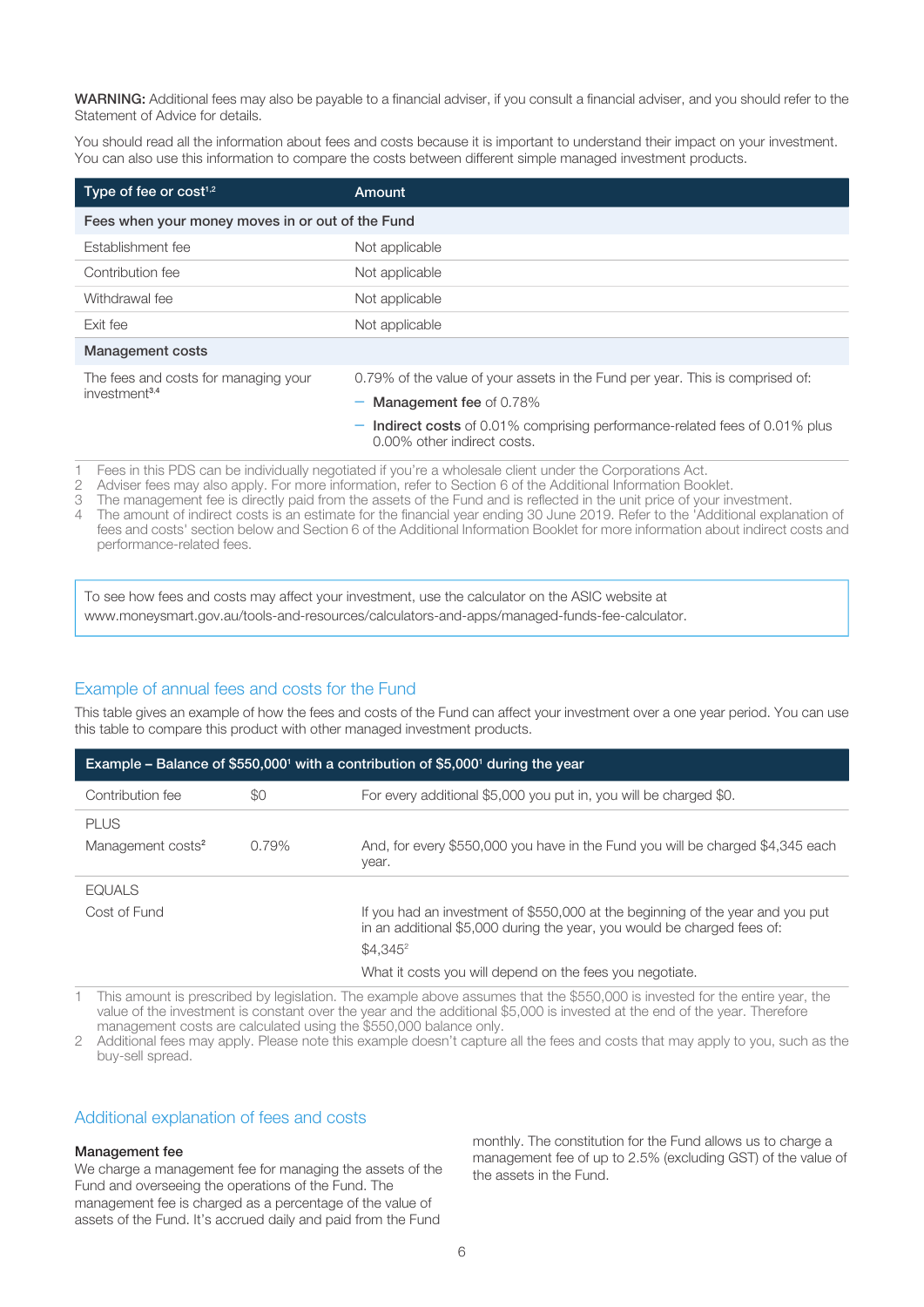#### Changes in fees and costs

We may change the amount of the fees and costs payable to us without your consent (up to any maximum that is allowed under the Fund's constitution). If we increase the fees or costs payable to us (such as the management fee), we will generally provide you with written notice at least 30 days prior to the change becoming effective.

#### Indirect costs

Indirect costs are an estimate of the costs incurred in managing the Fund's assets which directly or indirectly reduce the return of the Fund. These costs are not directly charged or retained by us. These costs may reduce the net income of the Fund directly or may be deducted through an underlying fund (where applicable) through which the Fund's assets are held and managed.

The amount included in the table of fees and costs constitutes an estimate of the indirect costs incurred in relation to the year ended 30 June 2019 in connection with managing the underlying assets of the Fund. These indirect costs may vary from year to year.

They include:

- Performance-related fees: We generally do not charge performance fees directly for the Fund. Where an investment manager is appointed to manage a part of the Fund's assets directly or indirectly (for example through an underlying fund), and charges a performance fee, this is referred to as a performance-related fee and is included in indirect costs. Generally, a performance-related fee will only be charged in respect of a fund when the investment return outperforms either the relevant benchmark or a specific performance hurdle return. However, usually, any prior underperformance must also be made good before the investment manager qualifies for a performance fee. The performance fee rate typically ranges from 0% to 25% of the outperformance over the relevant benchmark or performance hurdle and is generally paid at least annually (performance period). A performance fee may still be payable to an investment manager even where the Fund's overall performance has declined over a performance period because that investment manager may have outperformed their benchmark or hurdle over the period.
- Other indirect costs: The Fund may incur other indirect costs via investments through underlying funds (where applicable). Typical indirect costs include costs incurred within an underlying fund which reduce the valuation of that underlying fund.

#### Transaction costs (including buy-sell spreads)

In managing the assets of the Fund, transaction costs may be incurred when assets are bought and sold. These costs include brokerage, settlement, clearing, stamp duty and the difference between the actual price paid or received for acquiring or disposing of an asset and its actual value at that time. These transaction costs impact the return of the Fund when trading activity is undertaken to execute the Fund's investment strategy and may be recouped in part or whole through the buy-sell spreads when applications and redemptions are made. They are an additional cost to you.

An allowance for transaction costs arising from applications and redemptions made by investors into and out of the Fund is charged in the form of a buy-sell spread. Buy-sell spreads are not retained by us but rather paid to the Fund to reduce the risk that other unit holders are disadvantaged by the trading activity arising from applications or redemptions. Buy-sell spreads are determined after the daily unit price is calculated and are applied to the daily unit price for applications (ie the application price) and deducted from the daily unit price for redemptions (ie the redemption price).

Transaction costs which arise from trading activity to execute the Fund's investment strategy, and are not the result of applications into and redemptions from the Fund, are not covered by the buy-sell spread.

We estimate that the total transaction costs for the Fund for the year ending 30 June 2019 are 0.29% of the Fund's value of assets, of which 0.10% is recouped via the buy-sell spread when applications and redemptions take place. The net amount arrived at by deducting the transaction costs recouped via the buy-sell spread from the total transaction costs is 0.19% and is reflected in the net investment return of the Fund. In circumstances where the net transaction cost is negative, the value will be rounded to zero. Borrowing costs of 0.00% are included in the total transaction costs for the Fund. These costs may vary in future.

The current buy-sell spread for the Fund is available in 'Additional Information – buy-sell spreads' at bt.com.au/wspds. We may vary the buy-sell spread from time-to-time and we won't ordinarily provide prior notice.

- You should read the important information about 'Fees and costs' in Section 6 of the Additional Information Booklet before making a decision.
	- Go to Section 6 of the Additional Information Booklet at bt.com.au/wspds.

You should also read the important information about 'buy-sell spreads' in the 'Additional Information – buy-sell spreads' before making a decision.

– Go to 'Additional Information – buy-sell spreads' at bt.com.au/wspds.

The material relating to 'Fees and costs' may change between the time when you read the PDS and the day when you acquire the product.

### <span id="page-6-0"></span>7. How managed investment schemes are taxed

WARNING: You should note that investing in the Fund is likely to have tax consequences. We strongly advise that you seek independent professional tax advice before investing in the Fund.

The Fund attributes all of the taxable income, including realised net capital gains and tax credits (if any), to investors each year. As such, the Fund should not be subject to income tax. Rather, investors should be subject to tax on their share of attributions made by the Fund.

You may also be subject to Capital Gains Tax on the disposal of your investment in the Fund.

Investing in the Fund may also affect your entitlement to pension or other social security benefits. We suggest you seek advice from your financial adviser or Centrelink.